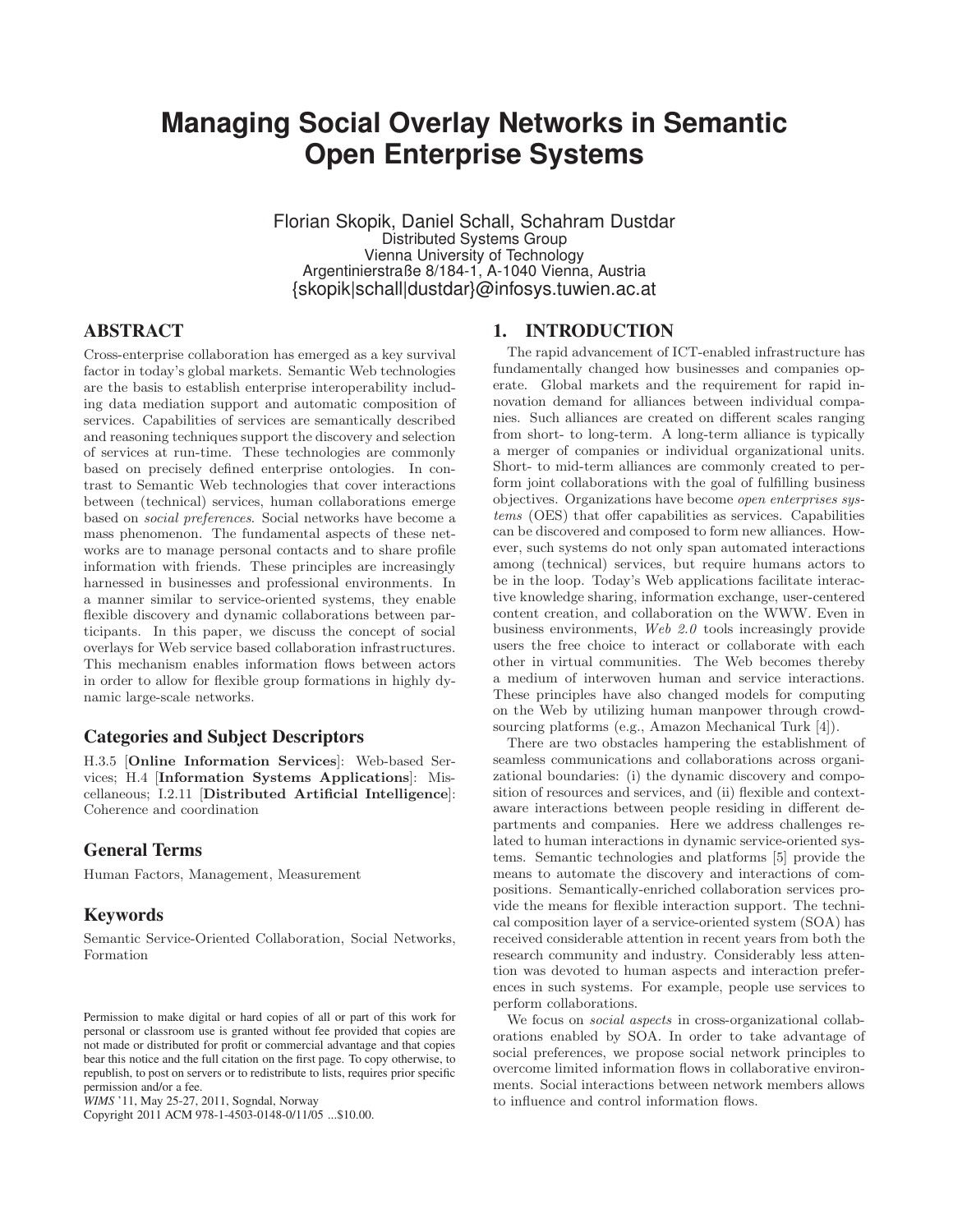Challenges and Approach Outline In this work we address challenges related to the automated management of social network based on interactions in cross-organizational collaborations.

- Top-down composition and interaction model are typically designed for long-term use. Dynamic environments that are short- to medium-lived such as open enterprise systems require *dynamic interaction models*. Flexible interactions with the purpose of communicating, coordinating, and collaborating need to be supported in a service-oriented manner.
- Theories found in social network analysis are promising candidate techniques to support flexible interactions. Since interactions take place dynamically, capturing the purpose and context of interactions to infer meaningful social relations remains challenging.
- Social network principles such as formation algorithms help to overcome limited information exchange in separated collaborative networks through propagation of profile data. From the technical point of view, adaptive information flows need to be supported using services technology. Information needs to be discovered and exchanged based on the underlying social network.

The Semantic Web and related technologies have made important contributions to pave the way towards the effective interoperability of enterprise systems and infrastructures. Due to the proliferation of Web 2.0 collaboration principles and Semantic Web technologies, a combination of these approaches seems to be promising to create novel cross-enterprise collaboration systems. In the following we give an outline of our approach.



### Figure 1: Enterprise collaboration and interoperability through social and Semantic Web techniques.

Figure 1 illustrates the fundamental motivation of applying *and* combining Semantic Web methodologies with Web 2.0 concepts. We show two main building blocks (i) *Enterprise Interoperability* and (ii) *Enterprise Collaboration* to support a seamless service-oriented infrastructure for crossorganizational collaboration in open enterprise systems. The *Semantic Web Service Infrastructure* provides the means to enable efficient and dynamic interactions spanning humans that belong to different organizational units. Underneath, Web services build an abstraction mechanism for intra-organizational infrastructures and resources and therefore, are the ideal technical grounding to enable interactions across organizational boundaries. Observing interactions and collecting collaboration data (*Interaction Network*

*Analysis*) helps to support humans in building up new relationships by recommending new partners or notifying about possibly interesting business opportunities. A *Social Network and Collaboration Platform* allows people to manage their personal contacts and interact with well-known collaboration partners in context of certain projects. *Group Formation Support* concepts applied in collaborative networks allow actors to discover unconnected members using profile information, to build alliances, and to dynamically establish reliable information flows in order to exchange profiles.

Our Contributions. In this paper we deal with:

- *Cross-Organizational Application Model.* Cross-organizational scenarios are supported considering social aspects of interacting humans on the Web and technological interoperability using Semantic Web concepts.
- *Group Formation.* Formation is typically based upon sophisticated member discovery techniques. Thus, enabling actors to share personal profiles and information in a trustworthy manner is a key concept of our work. We discuss a social trust based access control (TBAC) mechanism that accounts for dynamically changing trust relations.
- *Specification and Implementation.* We discuss the implementation of social overlay networks using today's Web technologies, including Semantic Web services, interaction mining techniques, public key infrastructures, and the Friend-Of-A-Friend (FOAF) ontology.
- *Evaluation and Discussion.* We evaluate proposed models and their application in virtual communities, and derive general findings for designing applications for socially-enhanced service-oriented environments.

Structure of this Work. The remainder of this paper is organized as follows. In Section 2 we outline our approach of linking Semantic Web paradigms with social network concepts, and introduce a large-scale collaboration platform utilizing techniques from both domains. Concepts for distributed social network management are further presented in Section 3. We specify and implement this system as shown in Section 4. Then, we evaluate and discuss our work in Section 5. Section 6 deals with related work and Section 7 concludes the paper.

# **2. SOCIAL OVERLAYS IN SEMANTIC SOA**

Enterprise collaboration and interoperability services are going to become an invisible, pervasive, and self-adaptive knowledge and business utility for any industrial sector and domain. The goal is to enable rapid set-up, efficient management and effective operation of different forms of business collaborations, from the most traditionally supply chains to the most advanced and dynamic business ecosystems. Figure 3 shows an overview of our layered approach to enable reliable and flexible formation of collaboration groups: (i) the *Service Layer* provides the technical infrastructure to semantically describe and host Web services in order to enable cross-organizational collaborations; (ii) the *Interaction Layer* provides the means of Web service-based human interactions; e.g., allows actors to communicate and collaborate with others using dedicated services from the bottom layer; (iii) the *Monitoring Layer*, observes interactions collected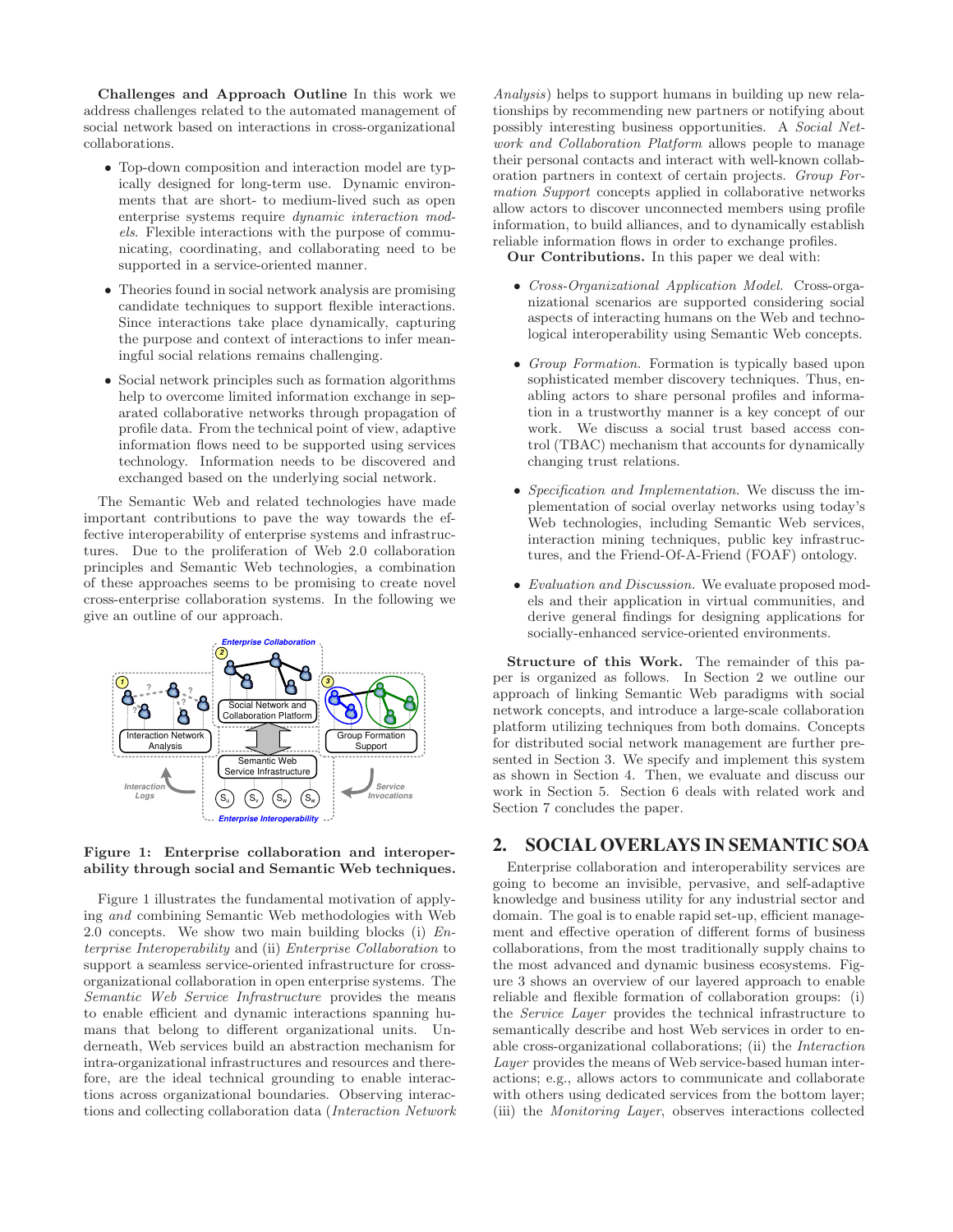

Figure 2: The COIN Framework enabling cross-organizational collaboration and interoperability.

from various sources (i.e., interaction services); and (iv) the *Discovery Layer* discovers social relations gathered through mining of interactions and profile properties, and supports group formation based on evaluating network links.



Figure 3: Model for social overlay networks.

### **2.1 Semantic Web Service Infrastructure**

In order to realize the vision of cross-organizational collaboration and interoperability, various multi-national research projects, such as within the EU Seventh Framework Pro- $\text{gram}^1$ , are conducted. The COIN project<sup>2</sup>, where our contributions of this paper are embedded, aims at developing a basic platform for future Web based cross-organizational collaborations. In the following, we discuss the architectural model of semantically-enriched social OESs and outline utilized major concepts on each layer.

The COIN project aims at providing an open, self-adaptive integrative solution for *Enterprise Interoperability* and *Enterprise Collaboration*. Service orientation is a well-suited and widely adopted concept in collaboration scenarios, therefore, COIN utilizes state of the art SOA concepts, including Semantic Web technologies and Software-as-a-Service (SaaS) models (see [17] for more details). With respect to Enterprise Collaboration, COIN supports numerous features

that focus on product development, production planning and manufacturing, and project management in networks of enterprises. As a fundamental aspect, human interactions exist in all forms and phases of virtual organizations and play a major role in the success of collaborations within open enterprise networks. Therefore, understanding human interactions and providing advanced support for efficient and effective interactions, is one of the key objectives in COIN's Enterprise Collaboration research track.

The COIN Framework (see Figure 2) consists of (i) the Social Network and Collaboration Platform (SCP) that provides fundamental features that are required in (nearly) every collaboration scenario, and (ii) a Semantic Web Service Infrastructure (SSI) that allows extensions with services following the SaaS model from third party providers. The SCP is designed for and tightly coupled to a community portal that provides an effective way to configure and personalize the SCP for specific end-users by providing customized services and tools. Single sign-on- and security mechanisms span services and tools across layers. The SSI relies on Semantic Web technologies, implemented by the Web Service Modeling eXecution environment  $(WSMX)^3$  [19] and is utilized to discover, bind, compose, and use third-party services at run time. Because of its extensibility and configurability, the COIN platform can be applied in a wide variety of different collaboration scenarios, ranging from traditional production planning to social campaigning and interest group formations in professional virtual communities. For enabling context-aware interactions, the following baseline components are of major interest (i) user data, including skills and interest profiles, (ii) context data, such as current ongoing activities and user preferences, (iii) integrated baseline services for communication and coordination (e.g., e-mail notifications, and instant messengers), (iv) the SCP as the platform to host extended human interaction services.

# **2.2 Human Interaction Layer**

Open enterprise systems that allow to form virtual organizations pose additional challenges to human interaction

<sup>1</sup> http://cordis.europa.eu/fp7

<sup>&</sup>lt;sup>2</sup>http://www.coin-ip.eu

 ${}^{3}$ http://www.wsmx.org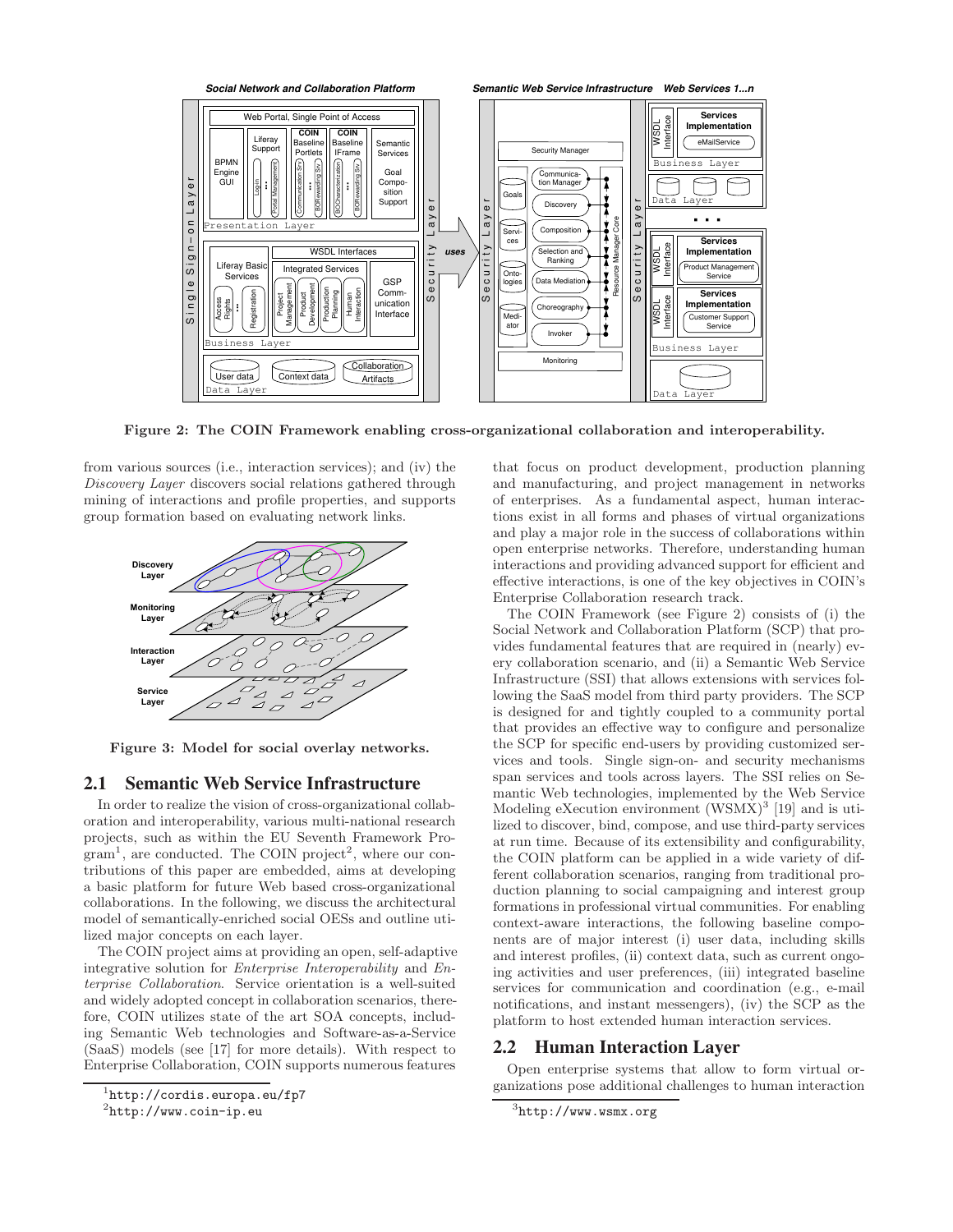support. Typically such virtual organizations are temporary alliances that form and dissolve again. Various actors from different physical organizations are involved collaborating and working on joint activities. Figure 4 shows a semantic representation (i.e., an ontology) of utilized concepts, grouped in communication, coordination and collaboration entities.



Figure 4: Enterprise collaboration ontology.

Various artifacts need to be created in order to integrate common WSDL-based Web services into the Semantic Web infrastructure of WSMX [38]. We provide a basic description that acts as the underlying basis for the rest of this paper in the following:

- *Enterprise Collaboration Ontology:* A collection of predefined semantic concepts establishes data interoperability through transformation, mediation, and reasoning. As depicted by Figure 4 the basic enterprise collaboration entities and their relations are well defined in a baseline ontology.
- *Semantic Goals:* A client specifies the objective to be achieved in terms of a goal [36], and the system resolves this by automated detection, composition, and execution of Web services. This concept allows dynamic discovery based on functional as well as nonfunctional properties, and advanced composability of services and service instances respectively.
- *Grounding Descriptions:* Since WSMX functionalities operate on semantic descriptions of messages, nonsemantic messages require transformations to semantic representations and vice versa (i.e., lowering and lifting scripts).
- *Semantically-enriched WSDL Interface:* Data types used by Web service interfaces (WSDL) need to be linked to corresponding grounding scripts that mediate

data between standard SOAP messages and semantic goals (RDF).

We utilize Semantic Web technologies to cope with inherent dynamics of open enterprise systems and to keep the environment manageable. In particular, we use the WSMX [19] platform to enable

- *Cross-Organizational Abstraction.* Since members from various domains and organizations need to interact, we use Semantic Web Services as an abstraction from organizational structures in order to distribute communication facilities. Typically members of virtual communities use their organizations' resources and infrastructure; Web services resolve the need (semantic goal) of interaction to actual SOAP requests and additionally mediate between differing ontological concepts.
- *Context-aware Interaction Channel Selection.* Selecting appropriate communication, coordination, and collaboration service does not only depend on functional needs, but also on contextual constraints. For instance, the delivery of a message (described by a semantic goal) can be achieved through e-mail services, instant messaging, or postings in Internet forums. The appropriate channel can be selected based on user data (location, privacy rules) and messages (priority, size).

### **2.3 Monitoring Layer**

Interactions are observed and collected to determine social relations. We designed the system to manage relations by evaluating occurring interactions and therefore, unburden network participants – at least partly – from managing their relations manually. Logging invocations of collaboration services is the basis for advanced interaction analysis, and allows to infer social relations that are described by objectively measured metrics, such as average response times, availability, or reciprocity.

Formally, a virtual community is a special kind of social network, where the single actors participate to perform activities. A community is modeled as a directed graph, where vertices V represent the actors that are connected through edges  $E$ . A directed edge from actor u to v is denoted as  $e_{uv}$ . Activities A are a fundamental part of our model; thus, we describe the graph model of a community as  $G = (V, E, A)$ . The concept of an activity  $a \in A$  is used to include a set of participants. Thus, in short, activities describe the collaboration boundaries and goals. Network members interact in scope of particular activities (i.e., to reach certain goals). Interactions are collected to determine (i) the center of interest of single network members by evaluating the frequency of used keywords [31, 33], and (ii) the strength of a social relation by determining the similarity of the center of interests [35]. Since these techniques have been extensively discussed in previous work, we do not present a detailed description in this paper.

### **2.4 Discovering Relevant Social Networks**

In our framework, an actor has several *passive* links, modeled as FOAF relations, that express business/personal contacts (typically emerged from previous collaborations), but not describing that interactions are performed along these links. An actor can *activate* these links by initiating a new collaboration, e.g., setting up a joint activity. However, due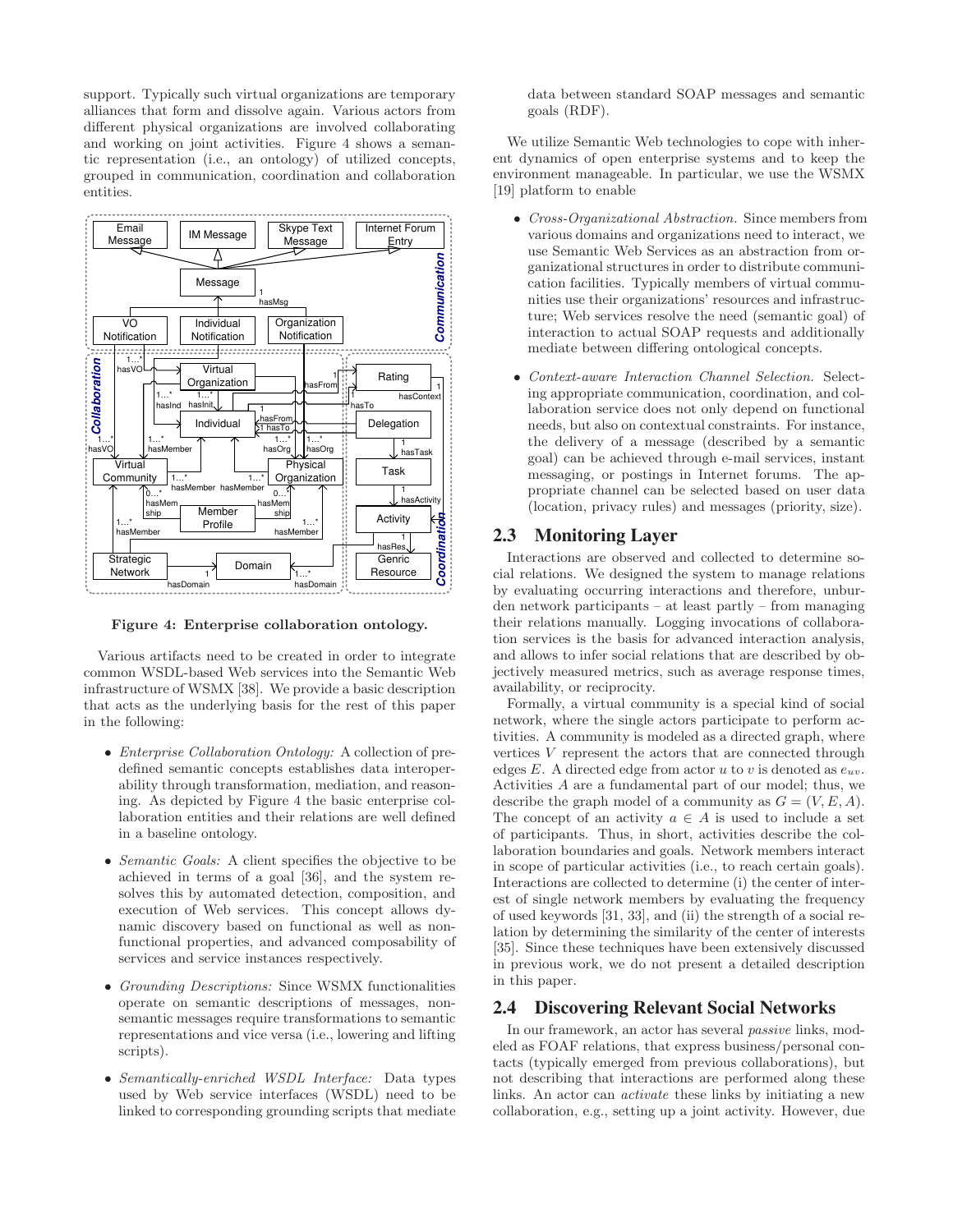to resource constraints, members can only participate in a limited amount of concurrent activities, and thus, the number of simultaneously active links is limited. Hence, collaboration partners are discovered and selected carefully, considering required effort and received benefit.

Direct relations are established to create a typical social network. Since single members usually build up strong relations to only a small amount of partners, reliable information flows through collaborative networks, such as exchanging expertise and interest profiles, are limited. Thus, the discovery layer allows actors to exchange business contacts by sharing and propagating (parts of) profiles over intermediate nodes. Each actor's connectivity to other community members is determined by issuing keyword-based queries [32] denoted by the query context  $Q$ . The query context is described by a pool of keywords (e.g., describing certain expertise areas) picked from global taxonomies. Using logged interaction data (and additional manual ratings) the link weight from one actor to another is calculated using a *social trust* metric that is discussed in detail in the next section.

### **3. SOCIAL NETWORK MANAGEMENT**

This section discusses a framework enabling distributed profile management in large-scale Web-based open enterprise systems. Profiles are shared among members and evaluated to discover potential collaboration opportunities based on interest similarities, coverage of expertise needs, project participation, and organizational memberships.

### **3.1 Architectural Overview and Design**

Since information sharing with mostly unknown individuals in large-scale environments is a delicate matter, our framework applies common security standards to encrypt sensitive information and therefore, enables selective sharing of information. We adopt one of the most popular encryption concepts, in particular *public key infrastructure* (PKI) [1] for that purpose.



Figure 5: Architecture supporting discovery in selfmanaged social networks of open enterprise systems.

The fundamental architecture of our framework is depicted in Figure 5. Basically, the left side consists of globally available components, such as various Web servers owned by individuals and organizations, public key servers, and collaboration tools hosted in a semantic Web services environment, including e-mail infrastructures, discussions forums, and rating platforms. The right side comprises distributed components that are replicated for each user (and groups of users forming closed communities respectively) to manage their profiles from their personal point of view. The architecture consists of the following three layers: (i) *Personalized Analysis* enables data aggregation from collaboration tools and data mining to determine collaboration relations. Basically, the strength of social relations is inferred by calculated various interaction and behavior metrics from mining e-mail data or Internet forum entries [31, 33]. (ii) *Profile Management* includes features to semi-automatically create and update FOAF profiles with calculated metrics. Profiles are encrypted and valid signatures created so that only close collaboration partners can decrypt and use them for discovering actors. (iii) the *User Portal* hosts tools to discover potential partners and sharing and managing personal profiles.

### **3.2 Emergence of Social Relations and Trust**

We believe that trust and reputation mechanisms are key to the success of open dynamic service-oriented environments. However, trust is emerging based on evidence, i.e., interaction behavior. Interactions, for example, may be categorized in terms of success (e.g., failed or finished) and importance. Therefore, a key aspect of our approach is the monitoring and analysis of interactions to automatically determine trust. We argue that in large-scale SOA-based systems, only automatic trust determination is feasible. In particular, manually assigned ratings are time-intensive and suffer from several drawbacks, such as unfairness, discrimination or low incentives for humans to provide trust ratings.

Trust Definition. In contrast to a common security perspective, social trust refers to the interpretation of previous collaboration behavior [33] and the similarity of dynamically adapting interests [16, 35]. Especially in collaborative environments, where users are exposed to higher risks than in common social network scenarios [12], and where business is at stake, considering social trust is essential to effectively guide interactions. Much research effort has been spent on defining and formalizing trust models (for instance, [18, 40]).

Here, we define trust as follows: *Trust reflects the expectation one actor has about another's future behavior to perform given activities dependably, securely, and reliably based on experiences collected from previous interactions.*

Interaction Metrics. In order to support the emergence of social relations, we utilize the following two metrics:

*Interest Similarity* isim*.* This metric determines the overlap of actor interests, which is an important measure to find motivated partners in the same interest area. We manage keywords used by actors  $u$  and  $v$  as interest profile vectors  $\mathbf{p}_u$  and  $\mathbf{p}_v$  respectively (see [35] for details), and determine the similarity of profiles through the cosine between their profile vectors (Eq. 1). The result is a value between 0 (no overlap) and 1 (full overlap).

$$
isim(u, v) = cos(\mathbf{p}_u, \mathbf{p}_v) = \frac{\mathbf{p}_u \cdot \mathbf{p}_v}{|\mathbf{p}_u||\mathbf{p}_v|}
$$
(1)

*Reciprocity* recpr*.* A typical social behavior metric is reciprocity [14] that here reflects the ratio between obtained and provided support in a community. Let  $REQ(u, v)$  be the set of u's sent support requests to v, and  $RES(u, v)$  the set of  $u$ 's provided responses to  $v$ 's requests. Then we define reciprocity in  $[-1, 1]$  as in Eq. 2; hence, 0 reflects a balanced relation of mutual give and take.

$$
recr(u, v) = \frac{|RES(u, v)| - |REQ(u, v)|}{|RES(u, v)| + |REQ(u, v)|}
$$
(2)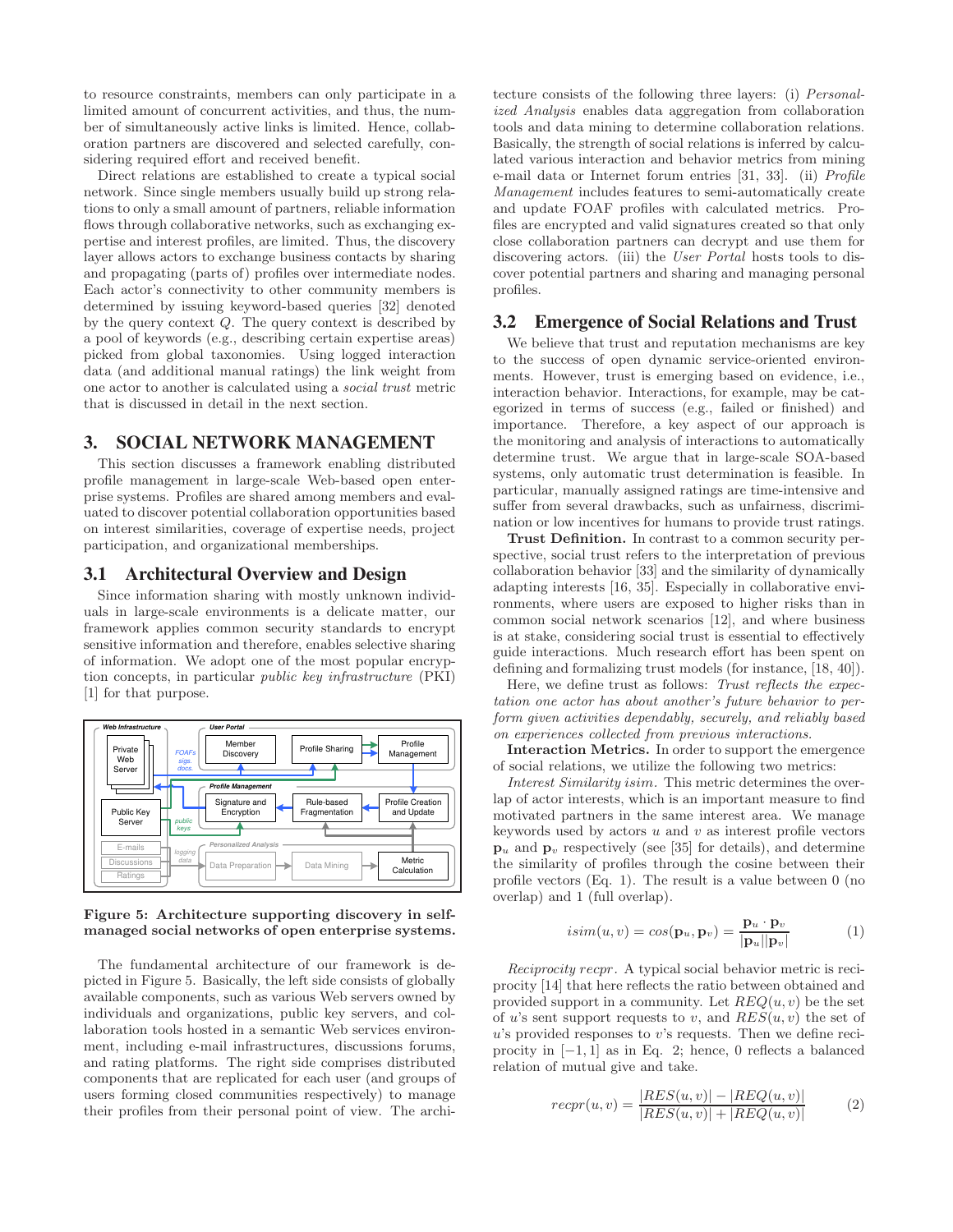The actual strength (weight  $w$  respectively) of a social trust relation is determined by normalizing, combining and weighting these metrics whenever a discovery process is started, i.e., a query issued. While isim is a globally valid metric, recpr is bound to distinct contexts Q (e.g., expertise areas). In particular, interactions bound to all activities whose description match at least one of the query keywords issued for discovering neighbor nodes are considered when calculating recpr. Currently we employ flat keyword-based matching only, however for more advanced ontology matching techniques see [10, 13]. Eq. 3 allows for the balancing between two cases: (i) *newcomer support* versus (ii) weighting of links of *well established* actors (based on evidence). The factor  $\alpha$ can be adjusted based on the requirements for each case. For example, by setting  $\alpha = 1$ , newcomer support becomes more dominant since  $isim_{uv}$  accounts for interest (profile) similarities. Whereas, the other case with  $\alpha = 0$  puts stronger emphasis on already established links by accounting for the preference towards existing relations.

$$
w^{Q}(u, v) = \alpha \cdot i\sin(u, v) + (1 - \alpha) \cdot recpr^{Q}(u, v)
$$
 (3)

# **3.3 TBAC - Trust based Access Control**

Trust Bases Access Control (TBAC) supports the discovery of collaboration partners and subsequently the formation of groups and networks in open enterprise systems using distributed profile information. The main idea is to allow actors to access the profiles of other network members based on the strength of social relations, e.g., social trust. In other words, only trustworthy partners are allowed to access, in particular read, someone's personal profile information. Key principles of the proposed approach are:

- *Self-managed Distributed Profiles.* Actors manage their personal profiles in a distributed manner, i.e., profiles are fully under control of the respective actors.
- *Public and Private Scopes.* Some profile information may be available public, for instance, expertise area and basic contact details in order to discover new collaboration partners. However, access to sensitive information, e.g., private contact details and friend relations, is restricted.
- *Social Trust-based Access Control.* Access to private fragments of profiles is granted based on strengths of social relations. For instance, close collaboration partners can read larger parts of an actor's profile. Social trust relies on interactions and an update of personal relations can be triggered by actors using logged information from the SOA infrastructure. Note, only logged interactions with personal involvement are used.
- *Public Key Infrastructure (PKI).* PKI is the means to enable public and private profile scopes and to address privacy concerns in open distributed environments.

Transitive Access. As in the real world, information is not only shared between direct neighbors, but can traverse several intermediate nodes. Using this approach allows sharing of profiles along trusted paths even if actors are not directly connected in the social network. This spreading of information relies on the principle of recommendation and propagation of trust respectively [18]. Since all involved parties are connected with a strong trust path, privacy is still maintained. Transitive access is an important concept to overcome inherent limitations of trust based discovery only.

# **4. IMPLEMENTATION DETAILS**

This section deals with the specification and implementation of the proposed social overlay model to realize dynamic discovery in semantically-enriched collaborative open enterprise systems.

# **4.1 Adaptive Distributed Profile Management**

The mainly applied techniques are the Friend-Of-A-Friend (FOAF)<sup>4</sup> ontology, Public Key Infrastructure, in particular  $GnuPG<sup>5</sup>$ , and Web-Of-Trust (WoT)<sup>6</sup> schemas.

## *4.1.1 Friend-Of-A-Friend Profile Management*

Various concepts and protocols have been proposed to manage open social and collaborative networks in a distributed manner. The Friend-Of-A-Friend (FOAF) concept is one of the most popular ones on the Web. It allows to model user properties, interests and relations with a wellknown ontology. We apply FOAF to facilitate the discovery process used to find potential collaboration partners.

| $\langle$ ?xml version="1.0"?>                                                   |    |  |  |
|----------------------------------------------------------------------------------|----|--|--|
| <rdf:rdf <="" td="" xmlns:foaf="http://xmlns.com/foaf/0.1/"><td>2</td></rdf:rdf> | 2  |  |  |
| xmlns:rdf="http://www.w3.org/1999/02/22-rdf-syntax-ns#"                          | 3  |  |  |
| xmlns:rdfs="http://www.w3.org/2000/01/rdf-schema#"                               | 4  |  |  |
| xmlns:foaf="http://xmlns.com/foaf/0.1/"                                          | 5  |  |  |
| xmlns:dc="http://purl.org/dc/elements/1.1/"                                      | 6  |  |  |
| $xmlns: wot="http://xmlns.com/wot/0.1/"$                                         | 7  |  |  |
| <foaf:person rdf:id="me"></foaf:person>                                          | 8  |  |  |
| <foaf:name>Florian Skopik</foaf:name>                                            | 9  |  |  |
| <foaf:nick>florian</foaf:nick>                                                   | 10 |  |  |
| <foaf:mbox_sha1sum>a4b378</foaf:mbox_sha1sum>                                    | 11 |  |  |
| <wot:haskey rdf:nodeid="KeyFS"></wot:haskey>                                     | 12 |  |  |
| <foaf:interest rdf:resource="http://"></foaf:interest>                           | 13 |  |  |
| <foaf:currentproject></foaf:currentproject>                                      | 14 |  |  |
| $<$ foaf:Project $>$                                                             | 15 |  |  |
| <dc:title>Implementation Module X</dc:title>                                     | 16 |  |  |
| <dc:description>WS, programming, java</dc:description>                           | 17 |  |  |
| <dc:identifier rdf:resource="http:///activity#4539"></dc:identifier>             | 18 |  |  |
| $\langle$ /foaf:Project>                                                         | 19 |  |  |
|                                                                                  | 20 |  |  |
| $<$ foaf:knows $>$                                                               | 21 |  |  |
| $<$ foaf:Person $>$                                                              | 22 |  |  |
| <foaf:mbox_sha1sum>1a4578</foaf:mbox_sha1sum>                                    | 23 |  |  |
| <foaf:name>Daniel Schall</foaf:name>                                             | 24 |  |  |
| $\langle$ /foaf:Person $\rangle$                                                 | 25 |  |  |
| $\langle$ /foaf:knows>                                                           | 26 |  |  |
| $\langle$ /foaf:Person>                                                          | 27 |  |  |
| $\langle$ /rdf:RDF $>$                                                           | 28 |  |  |

#### Listing 1: Example of public FOAF file.

Listing 1 shows a simplified example of a public FOAF profile, containing basic personal properties (name, nick, interest) and social relations (knows). The Web of Trust (WoT) RDF ontology is used to integrate concept of a public key infrastructure into FOAF profiles, as demonstrated in Listing 2. The property haskey links a public key (pubkey-Address), hex\_id, and fingerprint to a person. Furthermore, a person's private key is used to sign the own FOAF profile and therefore, to guarantee for integrity and authenticity. Notice, the only guarantee regarding authenticity is that the FOAF signer is owner of the registered mail account that has been used to create the key pair.

<sup>4</sup> http://xmlns.com/foaf/spec/

<sup>&</sup>lt;sup>5</sup>http://www.gnupg.org

 $6$ http://xmlns.com/wot/0.1/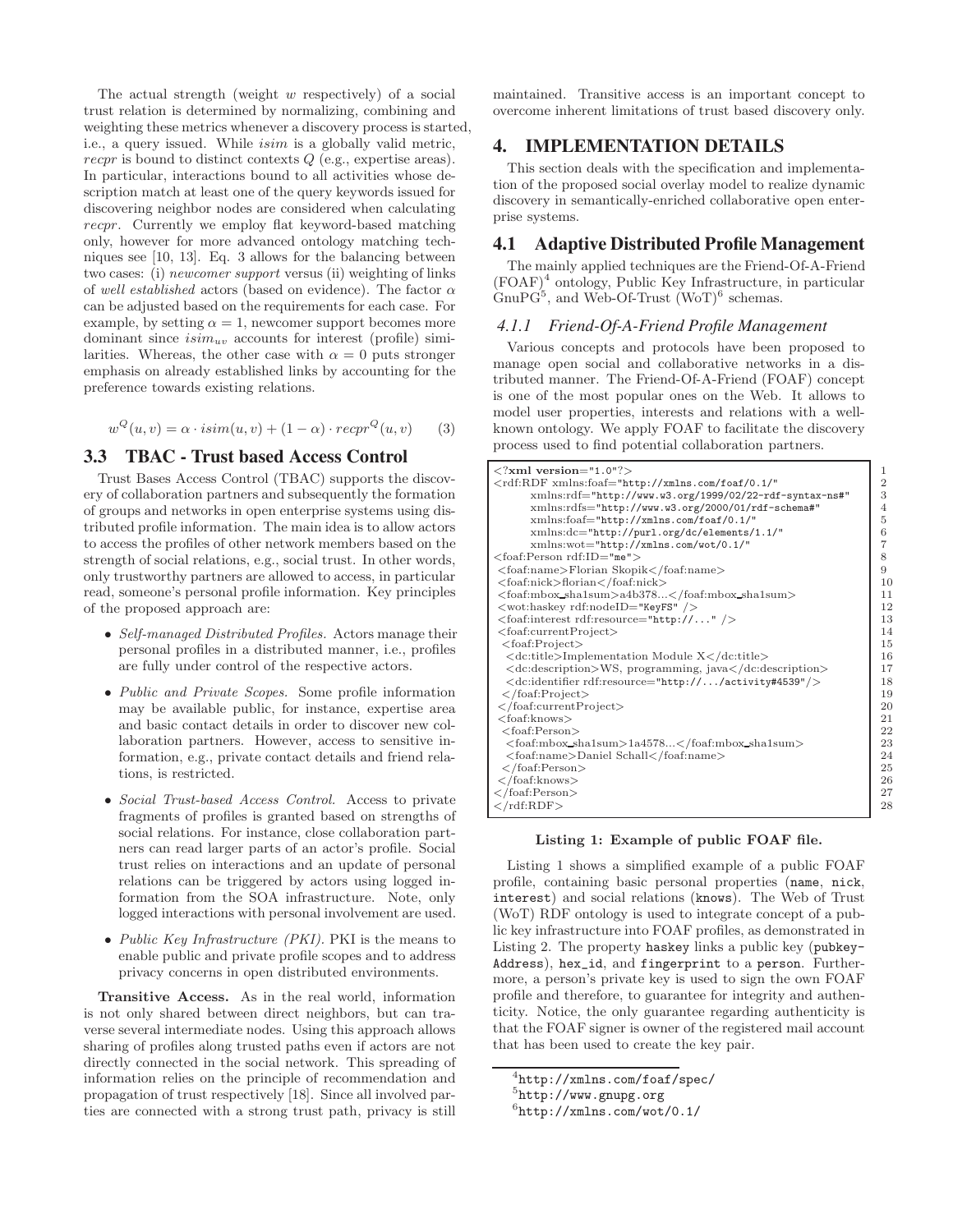```
\begin{array}{c|c|c|c} 1 <!-- restricted part of FOAF profile --> \ \hline ? < rdfs:seeAlso> > \end{array}2 <rdfs:seeAlso>
 \left\{\n \begin{array}{l}\n 3 \quad \text{(foot:encurrent of:about="http://.../foaf-private.rdf.asc")\n \end{array}\n \right.4 <wot:encryptedTo>
 5 <wot:PubKey wot:hex_id="34c5a421b" />
 \begin{array}{c|c} 6 & \leq\\  \text{root:} \end{array} \begin{array}{c} \leq\\ \leq\\ \text{foot:} \end{array}\langle /foaf:Document>
 8 \mid \langle \text{rdfs:seeAlso} \rangle9
10 <!−− digital signature for this file −−>
11 < crdf:Description rdf:about=""><br>12 < wot:assurance rdf:resource="f
12 <wot:assurance rdf:resource="foaf.rdf.asc" />
          </rdf:Description>
14
15 <br> \langle -!−− public key of the owner/signer of this file --><br>16 <br> \langlewot:PubKey rdf:nodeID="KeyFS">
16 <wot:PubKey rdf:nodeID="KeyFS"><br>17 <wot:hex_id>3756EA0B</wot:hex_
17 <wot:hex_id>3756EA0B</wot:hex_id><br>418 <wot:length>1024</wot:length>
18 <wot:length>1024</wot:length></wot:fingerprint>03f4...</wot:fin
19 <wot:fingerprint>03f4...</wot:fingerprint><br>20 <wot:pubkeyAddress rdf:resource="http://
20 <wot:pubkeyAddress rdf:resource="http://.../key.asc"/>
21 <wot:identity><br>
\langle \text{wot:identity} \rangle22 <wot:User><br>23 <wot:User>
23 <foaf:name>Florian Skopik</foaf:name><br>24 <foaf:mbox_sha1sum>a4b378...</foaf:mb
24 <foaf:mbox_sha1sum>a4b378...</foaf:mbox_sha1sum><br>
</wot:User>
\begin{array}{c|c}\n 25 & & \checkmark \text{wot:User>}\n \hline\n 26 & & \checkmark \text{wot:identity}\n\end{array}26 \langle/wot:identity><br>27 \langle/wot:PubKey>
          \langle/wot:PubKey>
```
### Listing 2: Signing FOAFs (wot:assurance) and linking encrypted content (rdfs:seeAlso).

Access to parts of a FOAF document may be restricted to certain users (whose public keys are used to encrypt those parts). We utilize this concept for (i) private information, such as private phone numbers or chat accounts that can only be decrypted and used by close neighbors (connected via knows), and (ii) personal ratings that are given either *explicitly* (manually) or *implicitly* (through data mining of e-mail logs, instant messaging (IM) logs, or Internet forums). We understand privacy as a major concern when applying mining techniques; hence, mining of metrics is performed from each actor's perspective (or at least limited to certain groups of experts). This means that data is not stored centrally but managed on the client side and private servers.

```
\frac{1}{2} <rdf:RDF xmlns:foaf="http://xmlns.com/foaf/0.1/"><br>xmlns:rdf="http://www.w3.org/1999/02/22-rdf-
  2 xmlns:rdf="http://www.w3.org/1999/02/22-rdf-syntax-ns#"<br>3 xmlns:rdfs="http://www.w3.org/2000/01/rdf-schema#">
  \frac{3}{4} xmlns:rdfs="http://www.w3.org/2000/01/rdf-schema#"><br>\frac{4}{4} <foaf:Person>
  \begin{array}{c|c}\n4 & \text{<foaf:Person>}\n5 & \text{<}!--\text{mbox.s}\n\end{array}5 <!−− mbox sha1sum links to public FOAF profile −−>
             6 <foaf:mbox sha1sum>a4b378...</foaf:mbox sha1sum>
  8 \begin{array}{c} \text{8} \\ \text{6} \\ \text{6} \end{array} \begin{array}{c} \text{5} \\ \text{6} \\ \text{6} \end{array} \begin{array}{c} \text{6} \\ \text{6} \\ \text{6} \end{array} \begin{array}{c} \text{6} \\ \text{6} \\ \text{6} \end{array} \begin{array}{c} \text{6} \\ \text{6} \\ \text{6} \end{array} \begin{array}{c} \text{6} \\ \text{6} \\ \text{6} \end{array} \begin{array}{c} \text{6} \\ \text{6} \\ \text{6} \end{9 \langlefoaf:mbox rdf:resource="mailto:skopik@....tuwien.ac.at"/><br>10 \langlefoaf:phone>+43 xxxx xxxx\langle/foaf:phone>
             10 <foaf:phone>+43 xxxx xxxx</foaf:phone>
\begin{array}{c|c}\n 12 < < < -- \n 13 < < \text{foaf:account} > \\
\hline\n \end{array}13 <foaf:account><br>14 <foaf:OnlineA
               <foaf:OnlineAccount>15 </rdf:type rdf:resource="http://.../0nlineChatAccount" /><br>16 </rdf:accountServiceHomepage rdf:resource="http://..../
16 <foaf:accountServiceHomepage rdf:resource="http://..../" /><br>17 <foaf:accountName>florian_skopik</foaf:accountName>
17 <foaf:accountName>florian skopik</foaf:accountName>
18 </foaf:OnlineAccount><br>19 </foaf:account>
             \langlefoaf:account\rangle21 \vert <!-- attach personalized ratings to known persons --><br>22 \vert <foaf:knows>
22 \nvert <foaf:knows><br>23 <foaf:Person
23 <foaf:Person><br>24 <foaf:mbox_s
24 <foaf:mbox_sha1sum>1a4578...</foaf:mbox_sha1sum><br>25 <foaf:tipjar rdf:resource="http://..." rdfs:label="rat:
25 <br>
\left\{\n \begin{array}{l}\n \text{-(foaf:tip)}\n \text{or} \\
 \text{-(foaf:Person)}\n \end{array}\n \right.\begin{array}{c|c}\n 26 & \ltf{foaf:Person}\n \hline\n 27 & \ltf{foaf:knows}\n \end{array}\begin{array}{c|c}\n 27 & \checkmark \text{foaf:knows} \\
 \hline\n 28 & \checkmark \text{foaf:Person}\n \end{array}\begin{array}{c|c}\n 28 & & \sqrt{\text{foaf:Person}} \\
 29 & & \sqrt{\text{rdf:RDF}}\n \end{array}\langlerdf:RDF>
```
7

 $\begin{array}{c} 11 \\ 12 \end{array}$ 

 $\begin{array}{c} 20 \\ 21 \end{array}$ 

Listing 3: Private fragment of a FOAF profile.

Listing 3 depicts an example of encrypted private FOAF fragments. While users decide manually which parts of their profiles are shared globally and which are restricted to neighbors only, relation metrics, e.g., derived from personal ratings, are managed automatically by the system. For that purpose, single ratings are stored in a dedicated document (tipjar) for each user. This document is processed by various evaluation tools and plugins that are fully under control of the users. Currently, we have three tools for (i) collecting manual ratings, (ii) analyzing Internet forums, and (iii) analyzing e-mail communication in order to assess collaboration performance of known partners and the strength of social ties based on past interactions.

### *4.1.2 Profile Sharing*

The presented concepts enable the discovery of directly connected partners based on common properties, interests, ratings, and contextual constraints (such as projects), but still preserve their privacy. This means that profile owners encrypt sensitive parts of their profiles for their known neighbors, i.e., using their public keys. Since we do not only manage binary knows relations but also calculate the strengths of relations (e.g., social trust), the amount of shared information can be bound to certain strength levels. For instance, whenever one updates his profile, a rule-based system decides based on predefined link thresholds, who is allowed to read private FOAF fragments and encrypt files accordingly.

| $\langle$ --link encrypted document -->                                                                                                               |    |
|-------------------------------------------------------------------------------------------------------------------------------------------------------|----|
| <foaf:document rdf:about="http:///foaf47.rdf"></foaf:document>                                                                                        | 2  |
| <dc:title>Restricted Information</dc:title>                                                                                                           | 3  |
| $<$ wot:assurance $>$                                                                                                                                 |    |
| <wot:endorsement rdf:about="http:///foaf47.rdf.asc"></wot:endorsement>                                                                                | 5  |
| $\langle$ dc:title $\rangle$ signature of friend47 private profile $\langle$ /dc:title $\rangle$                                                      | 6  |
| <wot:endorser rdf:nodeid="KeyFS"></wot:endorser>                                                                                                      |    |
| $\langle$ /wot:Endorsement>                                                                                                                           |    |
| $\langle$ /wot:assurance>                                                                                                                             | 9  |
| $\langle$ /foaf:Document>                                                                                                                             | 10 |
|                                                                                                                                                       | 11 |
| $\langle$ !-- encryption information -->                                                                                                              | 12 |
| $\langle \text{wot:} \text{Encryption} \rangle$ and $\text{Cov}$ and $\text{Cov}$ and $\text{Cov}$ and $\text{Cov}$ and $\text{Cov}$ and $\text{Cov}$ | 13 |
| <dc:title>friend47 private profile</dc:title>                                                                                                         | 14 |
| <wot:encryptedto rdf:nodeid="KeyPartnerX"></wot:encryptedto>                                                                                          | 15 |
| <wot:encrypter rdf:nodeid="KeyFS"></wot:encrypter>                                                                                                    | 16 |
| $\langle$ /EncryptedDocument>                                                                                                                         | 17 |
|                                                                                                                                                       |    |

### Listing 4: Linking encrypted documents in FOAF.

However, single members usually build up strong relations to only a small amount of partners. That hinders the discovery process. In order to overcome that hurdle, we allow propagation of information over several intermediate hubs along strong social paths. Enabling such flows of information enables actors to discover new potential collaboration partners. Technically, we allow actors to link *private* profile information of well connected partners as personally encrypted documents to their own profile. Restricted access is the basis for personalized and reliable sharing of information. We use once more the WoT ontology to link external documents to one's FOAF profile (see excerpt in Listing 4). A detailed implementation perspective regarding processing of XML data is out of scope of this paper, but has been investigated in detail in [34]. A semantically-enriched Web Service based environment allows to notify partners about updated profiles and send them links to encrypted documents. The receivers are able to validate these documents, i.e, verify the authenticity and consistency using the signer's public key and to decrypt information using their own private keys.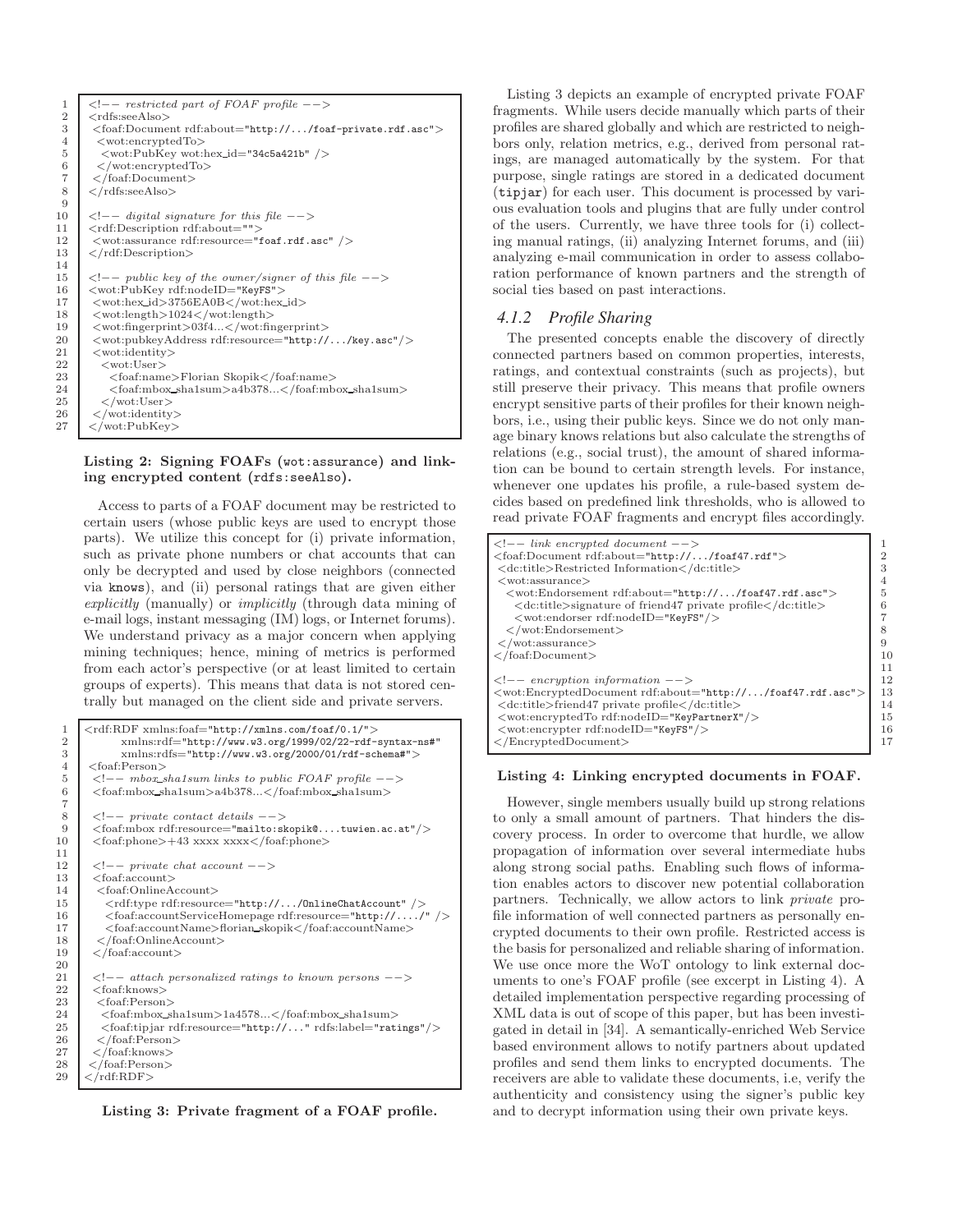# **4.2 Semantic Service Infrastructure**

WSMX (Web Service Modeling eXecution environment) [19] allows to describe and register Web services and thus, supports discovering, selecting, and invoking Web services at run-time in a semantic manner. The actual services are hosted elsewhere, but WSMX builds a semantic abstraction layer for these services by managing additionally required artifacts (as described in Section 2.2). The WSMX platform provides a WS entrypoint to submit semantic goals that need to be fulfilled and the platform itself discovers the best suitable service based on (i) functional properties (FPs), i.e., supported concepts, such as messaging; and (ii) nonfunctional properties (NFPs), here, contextual constraints including organizational boundaries, people's location and working context.

### *4.2.1 Registering Semantic Web Services*

The first step of registering a common Web service with a WSDL interface in WSMX is to annotate appropriate lowering- and lifting scripts. These XSLT scripts enable the transformation between SOAP messages and ontological representations. Listing 5 shows a small excerpt of a semantically-enriched WSDL file. Here, the complex data type sendMessageKey (and its corresponding response) have loweringSchemaMapping and liftingSchemaMapping respectively attached. Listing 6 shows a lowering script. Here, values of required semantic concepts to build an instance of type sendMessageKey are extracted from the enterprise collaboration ontology.

|                | <xs:element <="" name="sendMessageKey" td=""></xs:element>                                    |
|----------------|-----------------------------------------------------------------------------------------------|
| $\overline{2}$ | sawsdl:loweringSchemaMapping="SendEmailMessage-lowering.xslt">                                |
| 3              | $\langle$ xs:complexType $\rangle$                                                            |
| 4              | $<$ xs:sequence $>$                                                                           |
| 5              | <xs:element minoccurs="0" name="to" type="xs:string"></xs:element>                            |
| 6              | $\langle x$ s: element minOccurs="0" name="subject" type="xs: string" $\langle \rangle$       |
| 7              | $\langle x \rangle$ xs: element minOccurs="0" name="body" type="xs: string" $\langle \rangle$ |
| 8              | $\langle x$ s: element minOccurs="0" name="key" type="xs: string" />                          |
| 9              | $\langle$ /xs:sequence $\rangle$                                                              |
| 10             | $\langle$ /xs:complexType $\rangle$                                                           |
| 11             | $\langle$ /xs:element $\rangle$                                                               |
| 12             | <xs:element <="" name="sendMessageKeyResponse" td=""></xs:element>                            |
| 13             | sawsdl:liftingSchemaMapping="SendEmailMessage-lifting.xslt">                                  |
| 14             | $\langle$ xs:complexType $\rangle$                                                            |
| 15             | $\langle$ -- details omitted -->                                                              |
| 16             | $\langle$ xs:complexType $\rangle$                                                            |
| 17             | $\langle$ /xs:element $\rangle$                                                               |
|                |                                                                                               |

Listing 5: Schema mapping annotations in WSDL.

| 1  | <xsl:template match="rdf:Description[rdf:type/@rdf:resource=&lt;/th&gt;&lt;/tr&gt;&lt;tr&gt;&lt;th&gt;&lt;math&gt;\overline{2}&lt;/math&gt;&lt;/th&gt;&lt;th&gt;'http://www.coin-ip.eu/ontologies/ec#EmailServiceMessage']"></xsl:template> |
|----|---------------------------------------------------------------------------------------------------------------------------------------------------------------------------------------------------------------------------------------------|
| 3  | $\le$ email:sendMessageKey>                                                                                                                                                                                                                 |
| 4  | $\langle xsl:$ for-each select="ecg:hasEmailAddress">                                                                                                                                                                                       |
| 5  | $sl:value-of select=".*/$                                                                                                                                                                                                                   |
| 6  | $\langle$ /xsl:for-each>                                                                                                                                                                                                                    |
| 7  | <xsl:for-each select="ecg:hasSubject"></xsl:for-each>                                                                                                                                                                                       |
| 8  | <subject><xsl:value-of select="."></xsl:value-of></subject>                                                                                                                                                                                 |
| 9  | $\langle xsl:for-each \rangle$                                                                                                                                                                                                              |
| 10 | <xsl:for-each select="ecg:hasContent"></xsl:for-each>                                                                                                                                                                                       |
| 11 | $\&$ body> $&$ xsl:value-of select="."/> $&$ body>                                                                                                                                                                                          |
| 12 | $\langle$ /xsl:for-each>                                                                                                                                                                                                                    |
| 13 | $\langle xsl:$ for-each select="ecg:hasAuthenticationKey" $>$                                                                                                                                                                               |
| 14 | $\langle \text{key}\rangle \langle \text{xsl:value-of select} = " \cdot " \rangle \langle \text{key}\rangle$                                                                                                                                |
| 15 | $\langle$ /xsl:for-each>                                                                                                                                                                                                                    |
| 16 | $\langle$ /email:sendMessageKey>                                                                                                                                                                                                            |
| 17 | $\langle$ xsl:template>                                                                                                                                                                                                                     |
| 18 | $\langle$ xsl:stylesheet>                                                                                                                                                                                                                   |
|    |                                                                                                                                                                                                                                             |

Listing 6: Lowering script example.

### *4.2.2 Semantic Goal Description*

Listing 7 shows exemplarily a goal defined in WSML<sup>7</sup> for sending a notification via e-mail. For that purpose, NFPs are defined (here: type of discovery), as well as pre- and postconditions for invoking a capable Web service (e.g., defined recipient and message). The block instance email-Request contains the actual parameters that are lowered to a SOAP message and sent to an Email Web service.

| wsmlVariant_"http://www.wsmo.org/wsml/wsml-syntax/wsml-rule"      | 1              |
|-------------------------------------------------------------------|----------------|
| $\text{namespace}$ { _"http://www.coin-ip.eu/goals/ec#",          | $\overline{2}$ |
| disc_"http://wiki.wsmx.org/index.php?title=DiscoveryOntology#",   | 3              |
| ec_"http://www.coin-ip.eu/ontologies/ec#",                        | $\overline{4}$ |
| ecp_"http://www.coin-ip.eu/ontologies/ecp#"}                      | 5              |
|                                                                   | 6              |
| goal MessageGoal                                                  | 7              |
| importsOntology {                                                 | 8              |
| ec#EnterpriseCollaborationOntology,                               | 9              |
| ecp#EnterpriseCollaborationProcess                                | 10             |
|                                                                   | 11             |
|                                                                   | 12             |
| capability MessageGoalCap                                         | 13             |
| nonFunctionalProperties                                           | 14             |
| disc#discoveryStrategy hasValue disc#NoPreFilter                  | 15             |
| disc#discoveryStrategy hasValue disc#HeavyweightDiscovery         | 16             |
| endNonFunctionalProperties                                        | 17             |
|                                                                   | 18             |
| shared Variables $\{?x, ?z, ?y\}$                                 | 19             |
|                                                                   | 20             |
| precondition MessageGoalPre                                       | 21             |
| definedBy                                                         | 22             |
| ?x memberOf ec#EmailMessage and                                   | 23             |
| ?z memberOf ec#Individual and                                     | 24             |
| ?v memberOf ec#Individual.                                        | 25             |
|                                                                   | 26             |
| postcondition MessageGoalPost                                     | 27             |
| definedBy                                                         | 28             |
| $ecp\#messageSent(?z, ?x, ?y).$                                   | 29             |
|                                                                   | 30             |
| ontology EmailRequest                                             | 31             |
| importsOntology {                                                 | 32             |
| ec#EnterpriseCollaborationOntology                                | 33             |
| ł                                                                 | 34             |
|                                                                   | 35             |
| instance emailRequest memberOf ec#EmailMessage                    | 36             |
| hasAuthenticationKey hasValue "xxxxxxxx-xxxx-xxxx-xxxx-xxxxxxxxx" | 37             |
| hasEmailAddress hasValue "name@infosys.tuwien.ac.at"              | 38             |
| hasSubject hasValue "Notification about project opportunity"      | 39             |
| hasContent hasValue "Dear sir, according to your profile "        | 40             |
|                                                                   |                |

Listing 7: Semantic goal for e-mail message service.

# **5. EVALUATION AND DISCUSSION**

This section deals with evaluation results regarding the whole system as well as discussions of essential findings. In particular, we demonstrate the performance of semanticallyenriched service hosting with WSMX, discuss network formation processes using simulation, study member discovery processes through propagating distributed FOAF profiles, and discuss various design decisions with respect to PKI for FOAF.

### **5.1 WSMX Performance Aspects**

The used WSMX setup consists of 38 different Web services, primarily communication services and document management services, 52 ontology parts (the main ontology is the enterprise collaboration ontology depicted in Figure 4, but further ontologies of single services refine some concepts), and 13 semantic goals (e.g., sending a message with a given

<sup>7</sup>Web service modeling language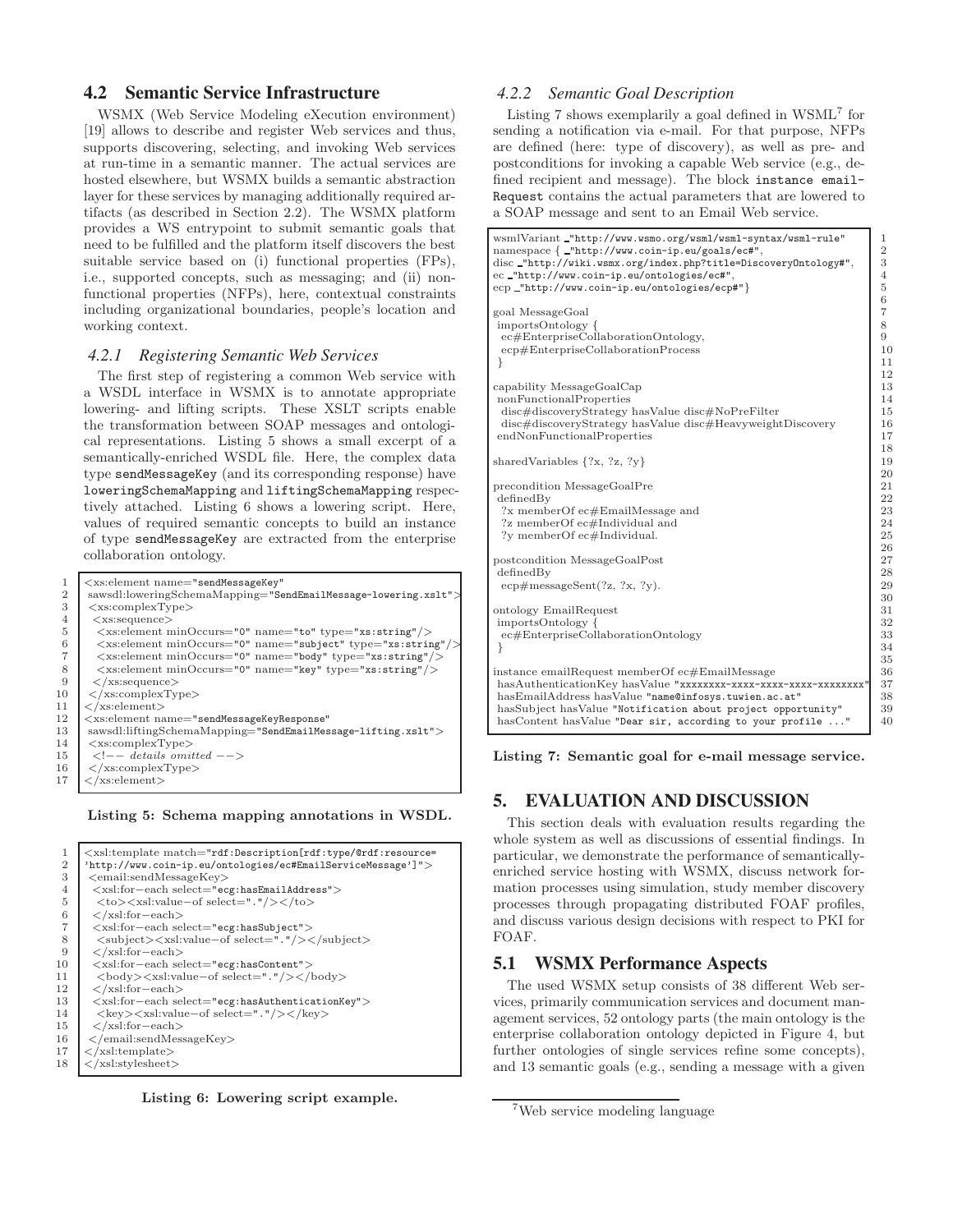

(a) bootstrapping phase: only predicted links  $(\alpha = 1)$ 



(b) formation phase: mix of predicted and emerged links ( $\alpha = 0.5$ ).



(c) saturation phase: only emerged links  $(\alpha = 0)$ 

#### Figure 6: Network formation process visualization.

content to a particular person). For the following experiments, WSMX and services (implemented using  $\widehat{Axis2^8)}$  are hosted on a server with Intel Xeon 3.2GHz (quad), 10GB RAM, running Tomcat 6 with Axis2 1.4.1 on Ubuntu Linux. Furthermore we perform concurrent calls from a client simulation that runs on a Pentium 4 with 2GB on Windows XP, and is connected with the server through a local 100MBit Ethernet. Figure 7 compares the performance of WSMX with standard SOAP calls that invoke Web services directly for different numbers of concurrent calls.. Note, the additional overhead caused by WSMX is the difference between the two results, since after processing the semantic layer also WSMX invokes a particular WS via SOAP only. In our test environment, invoking a service via WSMX compared to invoking the same service directly takes approximately 5 times longer. The additional processing time is used for lowering a request (such as the goal in Listing 4) to a SOAP message, and, after invoking the service, lifting the response back to the semantic level. Although WSMX adds much additional overhead to service invocation, several advantages can be taken, including, dynamic discovery and selection of best suitable service instances (depending on NFPs), and establishing real cross-enterprise interoperability through data mediation on ontological level. Note, services can be distributed over several WSMX instances to distribute load and increase performance.



Figure 7: WSMX performance comparison.

### **5.2 Network Formation Simulation in SOA**

We use a Web service testbed to simulate the interaction behavior in SOA-based communities. The purpose of the Genesis2 framework [22] (in short, G2) is to support software engineers in setting up testbeds for runtime evaluation

8 http://ws.apache.org/axis2/

of SOA-based concepts and implementations. It allows to establish environments consisting of services, clients, registries, and other SOA components, to program the structure and behavior of the whole testbed, and to steer the execution of test cases on-the-fly. G2's most distinct feature is its ability to generate real testbed instances (instead of just performing simulations) which allows engineers to integrate these testbeds into existing SOA environments and, based on these infrastructures, to perform realistic tests at runtime.

Experiment Setup. The created test environment consists of 200 autonomous services that simulate behavior in common flexible collaboration scenarios. Each service (called actor) has an interest/expertise profile assigned, consisting of 5 to 8 distinct keywords. Profiles may partly overlap. In order to bootstrap collaborations links between actors are predicted based on profile similarities. Typically, interest similarities are a reasonable grounding for future collaboration success and emerging personal relations [39]. During the actual collaboration single actors interact by delegating tasks and requesting support from other members of the community; thus, in our simulation we let random members interact in fixed time intervals. Each interaction is tagged with a maximum of 3 keywords and sent to actors with matching interest profiles. We run different tests and vary the number of globally known tags, as well as the amount of occurring interactions. The results of these experiments enable us to study the formation process of typical medium scale Web-based communities. In particular we investigate the three phases of (i) bootstrapping, i.e., initiating the formation of a network; (ii) formation phase, i.e., setting up strong links between matching collaboration partners; (iii) saturation phase, i.e., cross-linking emerging small-scale communities with weak links. The aim of this experiment is to determine the effort in terms of monitoring and processing interactions until similar network structures (in the respective evolutionary phases) for different taxonomy complexities emerge. For instance, using less complex taxonomies consisting of only 10 keywords also requires less monitored interactions, since profiles and interaction contexts converge much faster than for more complex taxonomies.

Experiment Results. We study the network formation process of 200 unconnected actors for different environment setting. Depending on the complexity of the global taxonomy that determines interaction contexts, varying amounts of interactions are required in order to guarantee a feasible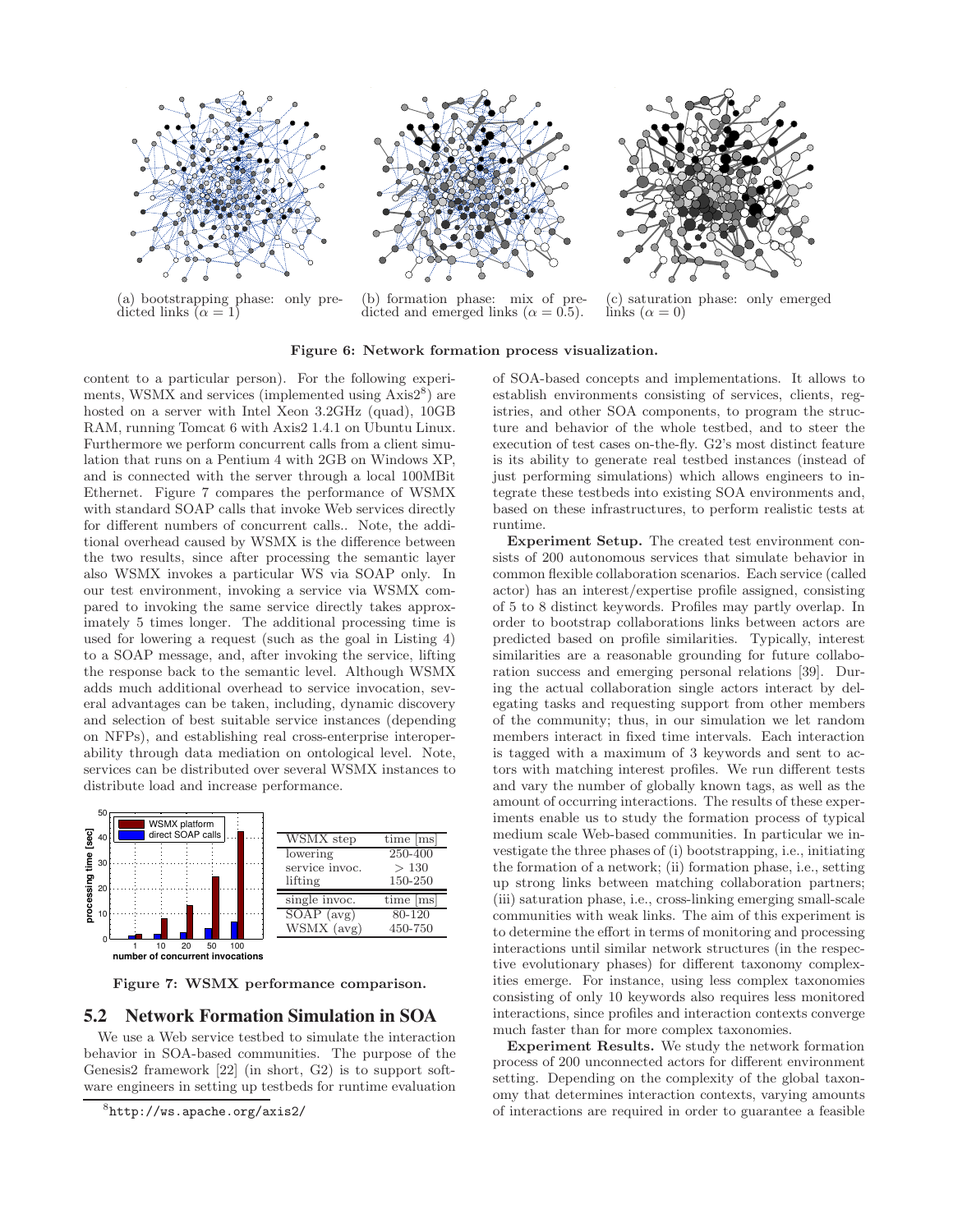

Figure 8: Size of the circle of trust.

inference of social relations based on interest similarities. We let actors pick tags from a global taxonomy consisting of 10/20/50 keywords according to their interest profiles in order to annotate their interactions, e.g., express the expertise areas of support requests. In order to bootstrap a network formation process (see Figure  $6(a)$ ) links are predicted only (see dashed lines) based on actor profile overlaps [35]. Utilizing measured interaction metrics (here reciprocity cf. Eq. 2), social links are established based on evidence about reliable and dependable collaboration behavior. Note, the color of the nodes represent their (static) expertise areas, while their sizes reflect their degree of connectivity in the network. Figure 6(b) shows a network where most members have found at least one trustworthy (e.g., in terms of reciprocity) collaboration partner. Such social links are reflected by solid lines whereas their strengths reflect the level of cooperation. Still, most relations are predicted only (dashed lines). Finally, after a sufficient amount of interactions has been collected to reliably infer relations, a network consisting only of evidence-based relations is maintained in the saturation phase (Figure  $6(c)$ ).

We repeat this experiment to find out typically emerging network structures for varying taxonomy complexities (number of tags #tags) and different amounts of interactions (#ia). Table 1 reveals the details. The metrics are (i) number of connected components  $(nc)$ , (ii) average number of network neighbors  $(nn)$ , and (iii) network density  $(nd)$ . Although an optimal connection is hard to determine, these graph metrics deem to be appropriate indicators [30] to describe and compare network structures. Note, the values in brackets int eh bootstrapping phase denote the given metrics if predicted links are treated as evidence-based links.

Table 1: Characteristic network metrics in different evolutionary phases of a formation process.

| phase      | $\# \text{tags}/\# \text{ia}$ | network metrics                         |
|------------|-------------------------------|-----------------------------------------|
| bootstr.   | 10/0                          | $nc = 200$ , $nn = 0(7.62)$ , $nd = 0$  |
|            | 20/0                          | $nc = 200$ , $nn = 0(5.56)$ , $nd = 0$  |
|            | 50/0                          | $nc = 200$ , $nn = 0(1.13)$ , $nd = 0$  |
| formation  | 10/1000                       | $nc = 99$ , $nn = 1.12$ , $nd = 0.006$  |
|            | 20/3000                       | $nc = 109$ , $nn = 0.84$ , $nd = 0.005$ |
|            | 50/5000                       | $nc = 101$ , $nn = 0.98$ , $nd = 0.005$ |
| saturation | 10/5000                       | $nc = 4$ , $nn = 3.15$ , $nd = 0.017$   |
|            | 20/15000                      | $nc = 7$ , $nn = 2.65$ , $nd = 0.014$   |
|            | 50/25000                      | $nc = 5$ , $nn = 2.89$ , $nd = 0.016$   |

## **5.3 Member Discovery Simulations**

We create synthetic networks with fixed amounts of nodes and power-law distributed edges [29] to evaluate the effects of propagating profile information. This means, encrypted



Figure 9: Required graph operations.

parts of a FOAF profile are shared over multiple hops even between unconnected members, if there is a strong trust path between them. This concept of propagation [18] enables users to extend their *circles of trust* (i.e., all members that can be reached over a strong trust path without exceeding an upper limit of hops) and to discover previously unknown members therein. The complexity of a graph is described by the average outdegree of a node in the long tail of the degree distribution; in other words, the average number of trusted neighbors (trustees) for the bottom 90% of members. We pick random nodes from this set and run experiments for each one until we get stable average results.

The first set of experiments investigates the average size of the *circle of trust*, depending on the number of trustees for different network sizes  $N$  and propagation path lengths  $pp$ . For that purpose profiles of all neighbors of specified nodes in the network are retrieved recursively until the whole circle is discovered. Figure 8 show that for highly cross-linked graphs (i.e.,  $avgtrustees > 2$ ), only short pps (max. 3 or 4 hops) are feasible. Otherwise, virtually all members are in one's *circle of trust*. A second set of experiments highlights the computational complexity of determining the *circle of trust*. While the size of the network does not considerably influence the number of required graph operations from each actor's perspective (at least for small pp), increasing pp in highly cross-linked graphs leads to exponential costs (Figure 9). Graph operations include retrieving referenced nodes and edges, as well as neighbors, predecessors and successors in the network model. Each of these operations means that finally distributed FOAF profiles need to be queried and retrieved from the Web.

# **5.4 Processing Encrypted FOAF Profiles**

We shortly discuss the complexity and required steps to enable the discovery of collaboration partners based on FOAF profile sharing using the security concepts discussed in this paper. For that purpose, we distinguish between three different operations: (i) publishing profiles, (ii) discovering neighbors, i.e., retrieve their (encrypted) profiles, (iii) transitive discovery, i.e., propagation of profile information over one hop. Table 2 summarizes complexities in terms of *number of retrieved documents* (i.e., public/private FOAF fragments, signatures, public/private key files) and *number of required steps* (i.e., file retrieval, encryption, decryption, file update, file upload). Note, we do not measure absolute performance of the proposed profile management approach, because this heavily depends on the hosting environment and IT infrastructure. Symbol  $n$  denotes the number of direct neighbors; p the number of distinct private FOAF fragments.

FOAF Profile Publishing. Updating an actor's own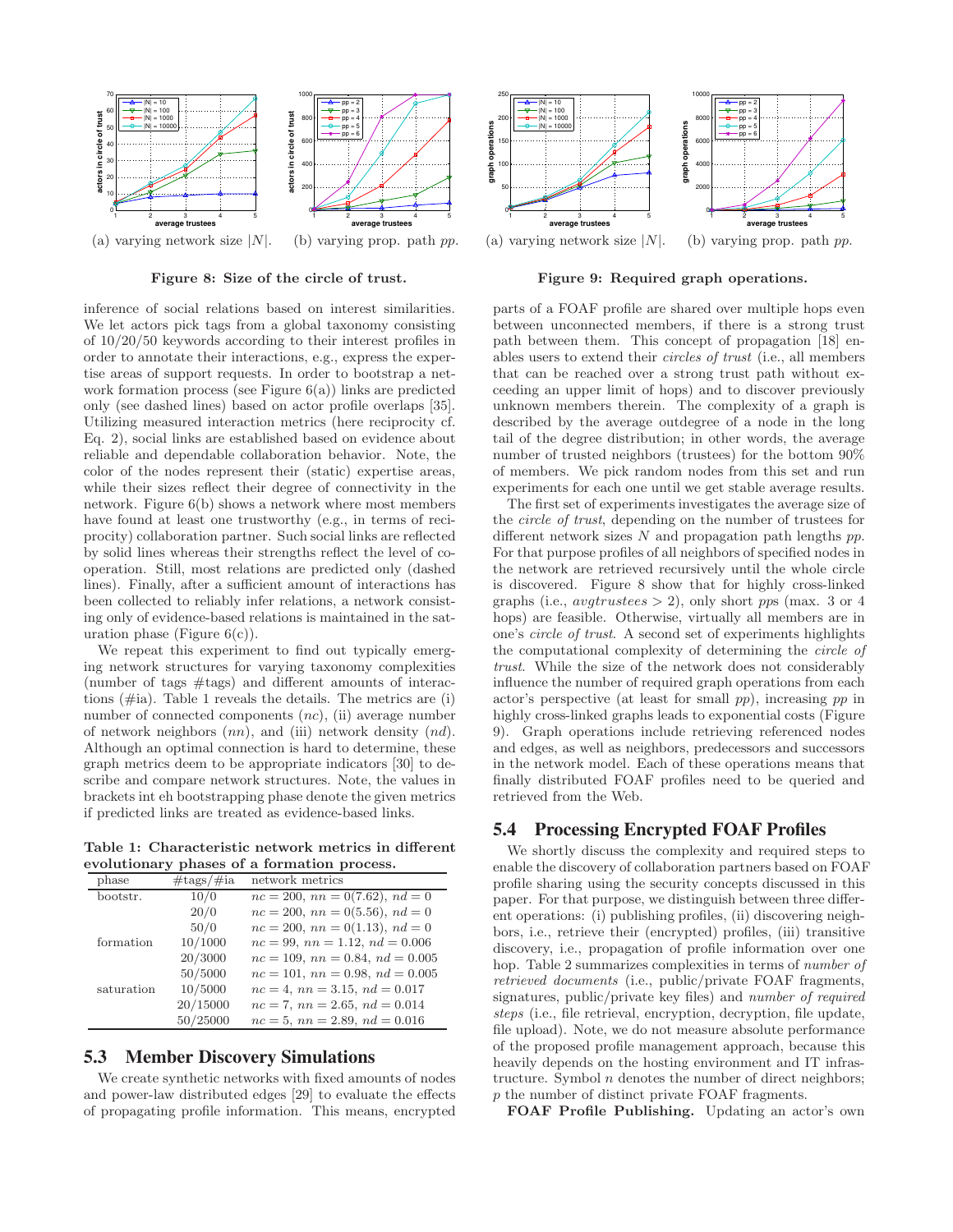Table 2: Comparison of profile management ops.

| operation               | $#$ retrieved docs | # steps           |
|-------------------------|--------------------|-------------------|
| FOAF profile publishing | $3+n$              | $3 + 3p + n$      |
| neighbor discovery      | $(2+p)\cdot n$     | $(3+p)\cdot n$    |
| transitive discovery    | $2 + 2p + n + pn$  | $3 + 3p + n + pn$ |

profile consists of profile retrieval and update of already existing public/private profile fragments, signing the public fragment with own private key, retrieving the neighbors' public keys, encrypting private fragments individually for strongly connected (e.g., trusted) neighbors, publish public and private fragments on the Web.

Neighbor Discovery. This operation discovers directly connected actors by evaluating their profiles, e.g., interests, project participation, organizational memberships. Evaluating neighbor profiles includes for each single neighbor to retrieve the public profile and public key to validate the signature, retrieval of linked private fragments, decryption of data with own private key.

Transitive Discovery. Transitive profile sharing enables the discovery of unconnected community members. For that purpose intermediate nodes mediate information by retrieving (encrypted) profiles from neighbors, and re-encrypt them for their own (trusted) neighbors. In particular the following steps are performed: retrieve published public/private FOAF fragments of one neighbor, get public key to verify signature, decrypt private fragment with own private key, get public key of other neighbor(s), re-encrypt private fragment, attach this fragment to own FOAF profile, re-sign and re-encrypt own FOAF fragments; optionally, notify interested neighbors about third-party profiles.

## **6. BACKGROUND AND RELATED WORK**

Cross-Organizational Collaborations. The concept of virtual communities is increasingly used to enable the collaboration between geographically distributed members belonging to various organizational units. Studies on distributed teams focus on human performance and interactions [28] as well as *Enterprise 2.0* environments [7]. Serviceoriented architectures (SOA) have emerged as the defacto standard to design and implement open enterprise systems. They allow for loose coupling between single components and enable sophisticated discovery mechanisms based on functional (e.g., supported features) and non-functional (e.g., QoS) properties. Web service technology [2] enables crossorganizational interactions in collaborative networks [9].

Monitoring and Self-Organizing Systems. The problem of composition and adaptation is strongly related to organization and control. Self-\* principles [6] provide the ability to manage systems autonomously and to dynamically adapt to changes in accordance with objectives and strategies. Enhanced flexibility of complex systems is introduced by establishing a cycle that feeds back environmental conditions to allow the system to adapt its behavior. This MAPE cycle [21] is considered as one of the core mechanisms to achieve adaptability through self-\* properties. While autonomic computing allows for autonomous elements and applies these principles to distributed systems, current research efforts left the human element outside the loop. In the context of multi agent systems (MAS), self-configuring social techniques were introduced in [8].

Social Trust in service-oriented systems has become a

very important research area. SOA-based infrastructures are typically distributed comprising a large number of available services and huge amounts of interaction logs. Therefore, trust in SOA has to be managed in an automatic manner [25]. Depending on the environment, trust may rely on the outcome of previous interactions [27] and interest similarity [16, 26]. In our approach, metrics express social behavior influenced by the context in which collaborations take place [33]. For instance, *reciprocity* [14] is a concept describing that humans tend to establish a balance between provided support and obtained benefit from collaboration partners.

Social Platforms and Service Communities. Social networks have received tremendous attention recently from both research and academia. A large amount of information is exchanged online using social networking platforms. It becomes thus essential to adapt and influence the information exchange in an automated manner [34]. Selective dissemination of information (SDI) [3, 11] is used filter unnecessary data by considering user profiles.

Social networks become more and more interlinked with enterprises and collaborative platforms [7]. Semanticallyenriched service platforms following the SOA paradigm such as WSMX [19] provide the means to discover and compose services in cross-organizational environments based on standardized languages (see WSMO [24]). These platforms not only enable interactions between technical services across boundaries, but also human interactions on top of these services. The convergence of social interactions in flexible service-oriented environments makes it essential to extend well-established data formats for describing the structure of social networks such as FOAF with access control techniques.

The mechanisms for signing RDF graphs have been presented in [15]. The combination of FOAF and SSL [37] enables secure access to FOAF profiles. The embedding of access control mechanisms in FOAF has been illustrated in [20, 23].

# **7. CONCLUSION AND FUTURE WORK**

In this paper, we discussed the application of social network concepts in cross-enterprise collaboration scenarios. While creating dynamic profiles and flexibly discovering people and services is frequently used in typical recommender systems and on social platforms, the application in enterprise scenarios in form of overlay networks is a novelty. Especially, the combination with Semantic Web methodologies, such as Web services, taxonomy-based context management and SOA to achieve data and service interoperability is a new aspect. We proposed an approach to support human collaboration in different domains and organizations in a seamless manner; not only from s social perspective, but also from a technical one.

Our future research includes the application of social overlay networks in real cross-enterprise scenarios. This will be done within the EU FP7 project COIN, where we will collect valuable information regarding the efficiency of the discovery process based on social network structures. Furthermore, we will study network dynamics such as member fluctuation and frequency of re-discovering partners; as well as the feasibility of our approach from a technical point of view, e.g., limits in managing FOAF profiles depending on profile change rates.